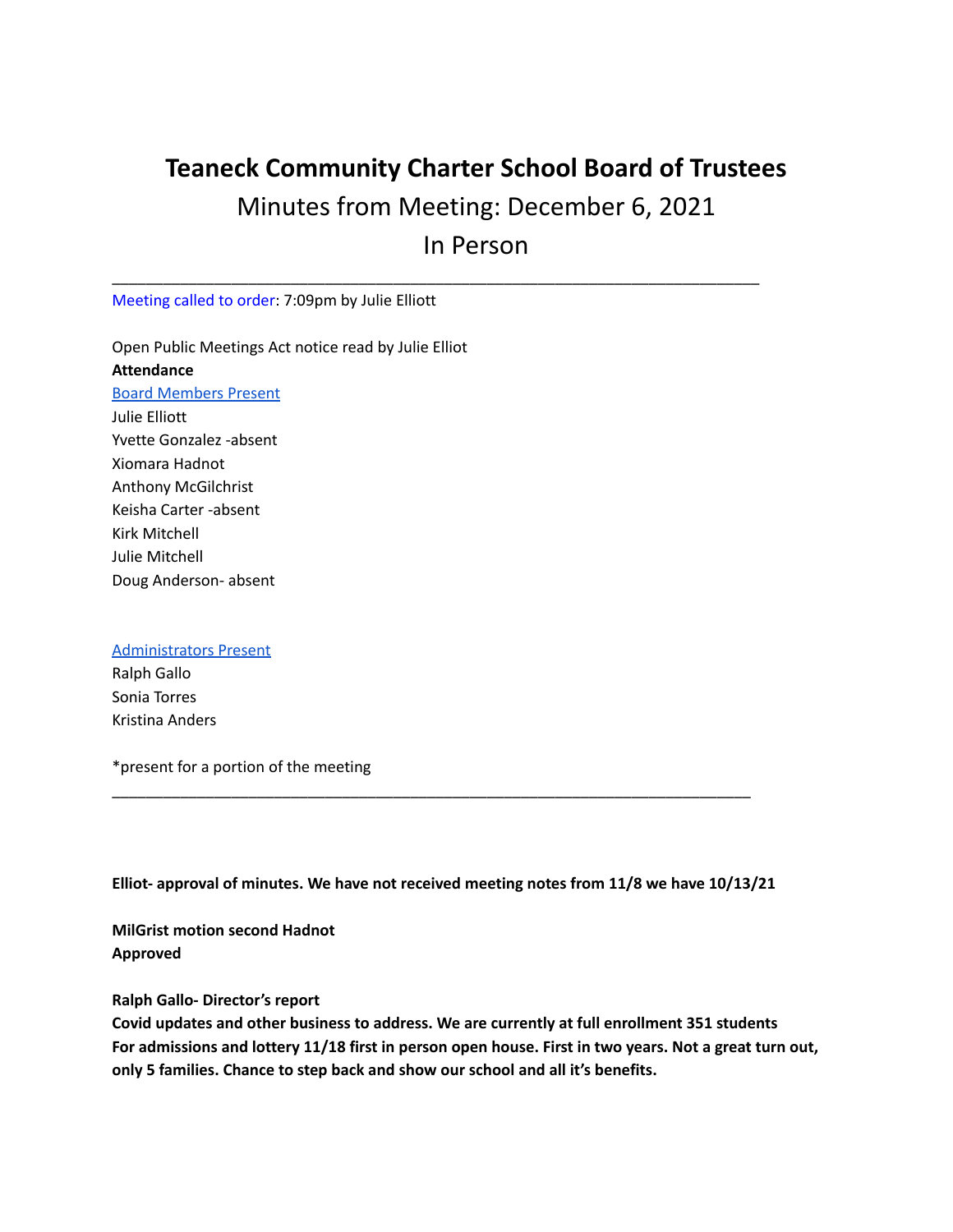**Next will be 12/11. Quick tours due to covid restrictions, only classes looked into were kindergarten classes. Majority of families were in kindergarten. Next open house has been published in newspapers and to preschool programs in town 227 current applications. We are anticipating an uptick as it gets closer to the deadline. In hopes of an extensive waiting list which is good.**

**Covid 19 protocols were shared with the Board last week. There is one minor change and with the winter sports starting up and questions have come up in the league regarding spectators. Ralph and Mr. T worked on a plan with the understanding that adjustments may be changed depending on things changing. Capacity indoors is two adults per athlete. Visiting athletes there is one adult per visiting athlete. This will allow social distancing while games, no siblings or friends will be allowed to attend.** As we move into the season, the Board policy reads that the Administration can make changes to this **protocol. There may be future leeway however, as the season continues. Cheerleaders will not be** traveling with the team. THere will also be signage that masks have to be worn as well as social distancing. We will also be posting a list of symptoms so that if they had a symptom they should not **enter.**

**Hadnot asked mask protocol after what was observed today during the arrival of the basketball** players entering into the building. The policy is that they can remove masks during the game but while **entering and leaving the gym it will be required to wear masks.**

Covid 19 testing, reminder was sent today that the testing exists. 60 kids were tested last week, all negative. It is something we are working into the schedule. It worked out well last week for 3rd - 8th graders on Tuesdays and K - 2 on Thursdays. It will be done every week. Only people who can test twice a week are those unvaccinated staff and there are only 3-4 people. It is done in the morning before lunch, this has allowed it to be easier because no one can eat or drink 30 minutes prior. Kids are doing well. The nurses had a great way to keep them from spitting and using lollipops. Since this **afternoon 15 more people have signed up. Ralph is hopeful that more people will take advantage of this. It is at no cost to the school or parents.**

J. Mitchell- asked about results, only those who are positive are the only ones called. Staff do get emailed results but not the same for students. If they need proof of testing, Mr. Gallo does have the records and they can be sent a PDF from Ralph. It is all housed in the dashboard and needs to be sent **from Ralph.**

J. Mitchell- "Are they being sent down with other children?" Yes, but they are distanced, it is behind a curtain in the multipurpose room and it is one general area and they are all sitting together. There are **people sent from the company to observe social distancing, they wear gloves and sanitize their hands before and after.**

**Ms. Anders- there are about 8 seats far apart from each other and there are between 4-6 students** that go down at a time. Y. Skaff- the teacher gets a schedule of the students so they can plan.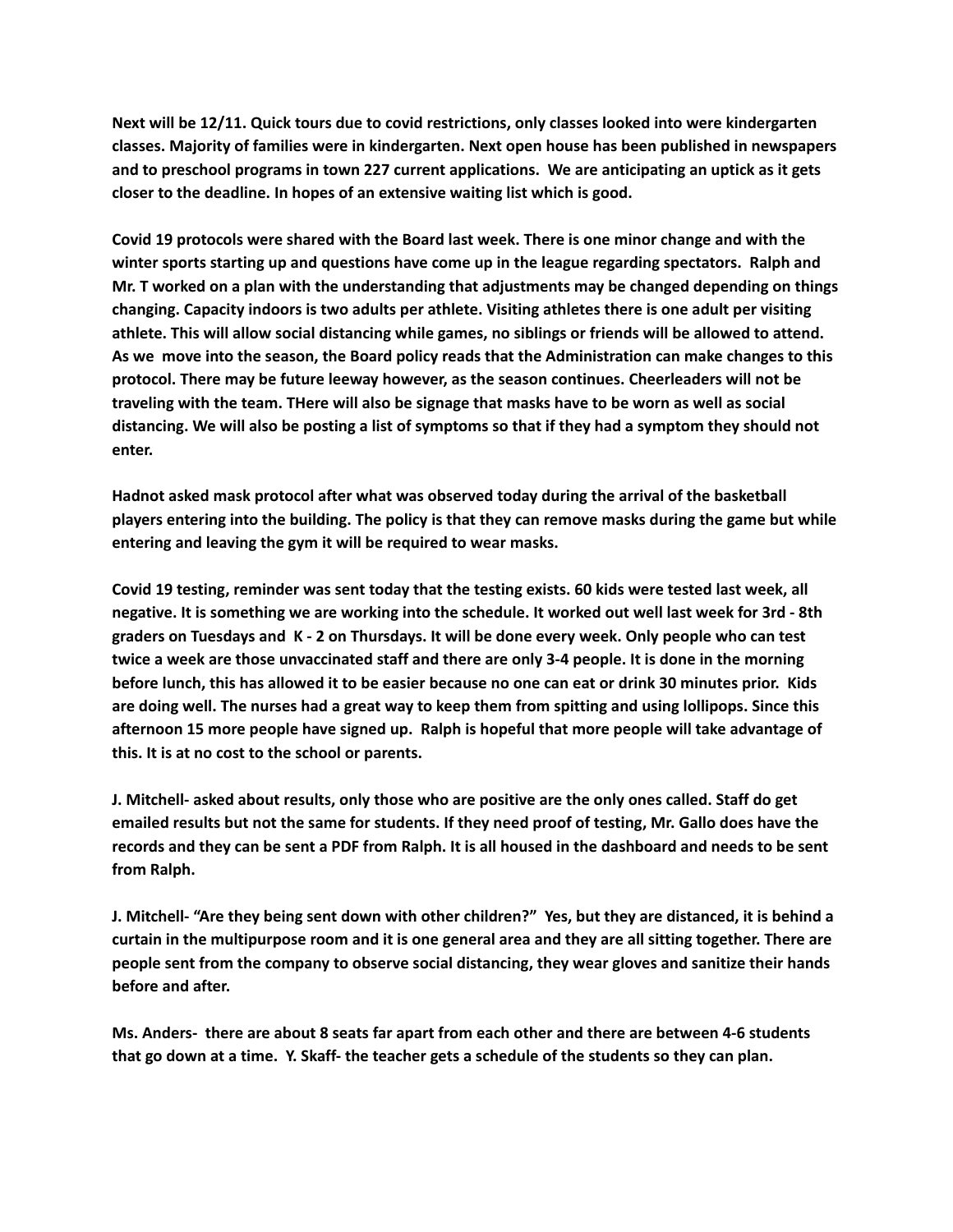**K. Mitchell, "Who are they shared with?" Gallo- "The school and the State receive our positive results.** The school is required to share the positive results with the State. The State does get flagged and it is **reported."**

**Vaccination data- Ralph did work it out that parents can upload vaccination cards to the portal. It** seems to be working out ok. There are 19 student proofs currently. As students get their second shot, **Ralph anticipates more. He advised parents to only enter when fully vaccinated. The nurse has access** to this in the case that there is a positive result. With staff, approx 90% are vaccinated. A brief survey **was held with the vaccinations 38% have already received a booster. 54% have indicated that they do** want to get one 39% undecided 7% of people do not have interest in booster. It is checked on a daily **basis.**

**Anders- HIB update started last month. Case was confirmed, slander tik tok page regarding a student. It was reported by another student for two students involved in making the page. Disciplinary action was taken with the students who were involved. Torres and Anders went and met with the students** regarding social media, name calling, standing up for each other, and standing up for each other. 2 day **out of school suspension, counseling and parent conference. Another 1 day out of school suspension and parent meeting and encouraged to apologize. Gallo- one of the things we will be doing in the** school is a presentation from the cyber cop. Torres-12/13 workshop for students and in the evening a **parent workshop. It is very important for parents to attend, all grade level parents should attend. Pre-registration is in a backpack and there are extra flyers today available. Audience- do the kids need to register? Torres- they all will attend.**

**Season of Miracles 12/6 there will be a presentation of the celebrations around the world.**

**12/23 students will have class parties and the winter concert. K. Mitchell assemblies are held virtually** for classes that are quarantined. Gallo- as for this Friday with an outside vendor it may be difficult. If it is allowed we will look into it. It will be held in the gym for social distancing. If possible we will have **teachers communicate with parents to attend.**

Keitel- winter show updates streamed on that Friday the link will be sent out. Everyone in class will be **watching as well. No time yet.**

Spring musical- call backs a few hours ago, the cast will be announced tomorrow. MArch 31, 4/1, 4/2 four performances as done in the past. Willy Wonka is colorful and fun and we are looking to bring **happiness. J. Elliot- when will you open backstage? New year mid Jan- Feb**

**Quiz bowl- first tournament w 6/22 one student ranked 2nd overall. Was held in CT. We are planning** on hosting a quiz bowl tournament at the end of Jan. We have co-hosted in the past but it will be held **here. Bergen Winter Classic and will allow students to qualify for Nationals and States. A meeting will** be held later in the week to discuss further. The tournament covers itself but we will need a lot of **volunteers. We may need up to 12 classrooms and each room needs 2 adults, gophers and runners and** controllers of the control room. Date is 1/29 and we are looking for about 35ppl. J. Elliot-can 8th graders help? Yes we were thinking of them to be the scorekeepers. Keitel is hoping they can be score **keepers or runners. J. Mitchell- will any volunteers have training?? For parent volunteers looking to do** in a n evening, students within a school day. In CT they have them come early. KEitel wants to do it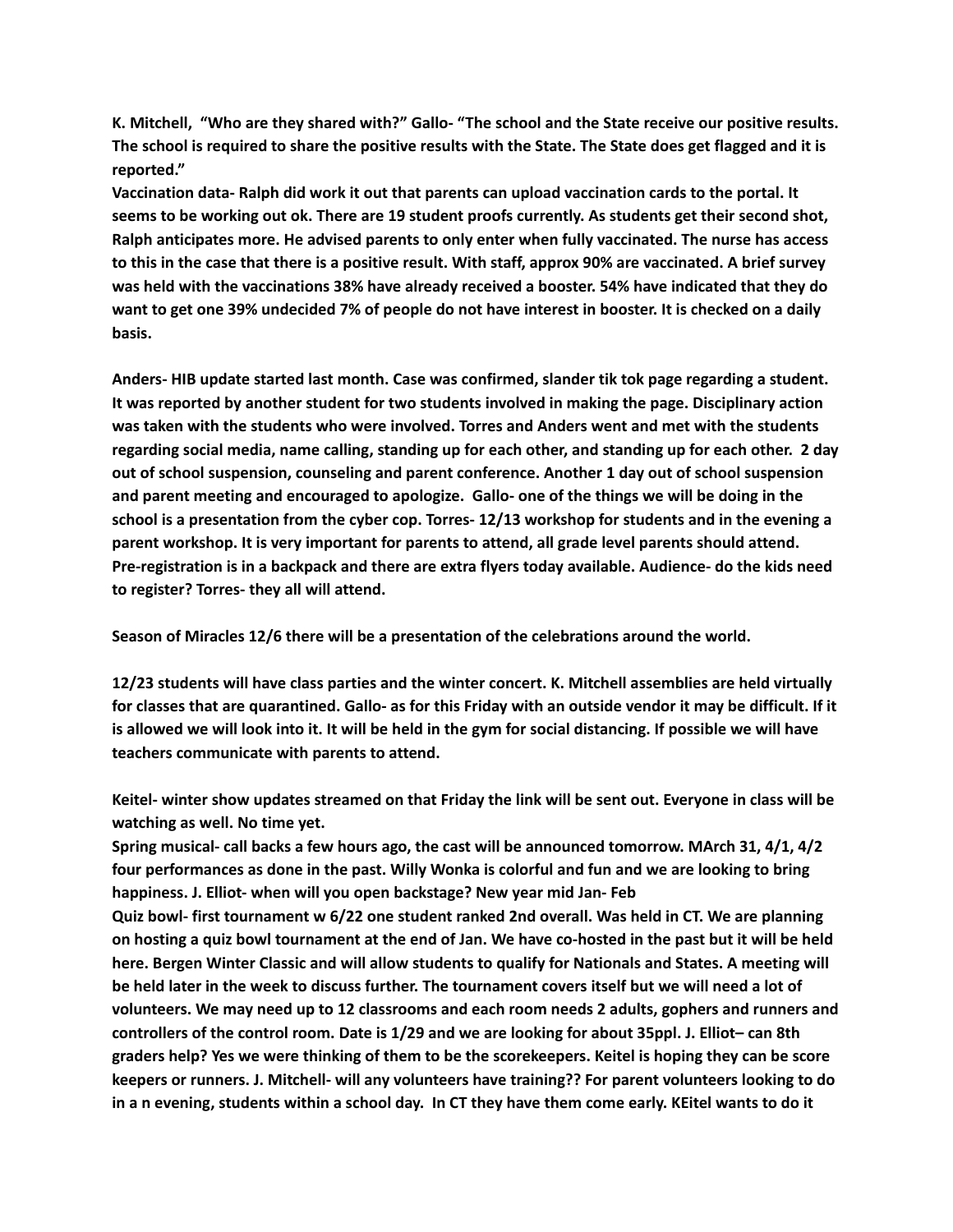prior. This should be finalized next week. J. Elliot- if you need volunteers for the planning just let us know. J. Mitchell- we are in a very good position because of an exceptional participant, in some shape form or fashion we should recognize that individual and it may get other students excited to join later. **L. Holloway agreed. Gallo can present at the pep rally. J. Elliot- would you consider calling the suburbanite to get some positive publicity for the TCCS community. PRess releases will be included. We have had stipend staff who can address the publicity.**

**J. Elliot- do we offer students to the victim? Anders- They were offered through care plus therapist and social worker. The parent declined. This support is standard to provide.** PBIS- first trimester assembly. The highest point earner got a \$10 gift card and a raffle was held for **additional cards. Student council reviewed the name calling week. Torres shared that some students were never part of an assembly. ANders- Kindergarteners got a stuffed animal and bischoff's card. Torres- some of the older kids wanted small stuffed animals.**

**X. Hadnot- presented the minutes from the last curriculum meeting. Stem competition and geography bee are being planned. Correction to number of case managers is 4 instead of 3. Torres- we are looking to compete with other schools.**

**Presentation of resolutions**

**Gallo reviewed the meeting with the police department in regards to any changes to the facility that need to be addressed.**

**Gallo discussed the maintenance of snow removal and salting.**

**SR 3- grant application fnds regarding covid response, this is formalizing the application itself. Substitutes**

**HIB**

**Acceptance of donation where athletes will have uniforms. They will be school property.** Susan Everett- discrepancy of the rate so \$250 to \$280 which is still comparable to what we would pay for in an agency. A few applications have come in for a permanent placement. It is a very difficult spot **to fill and Gallo will provide an update.**

**PErsoneel appointment to those operating the score board or supporting needs for the game.**

Travel for quarantine for the kids. What is the perimitie? Any of the states connected to NJ is ok. IF other states within 24 hours are fine. IF more than 24 hours, they will quarantine.12 families had to **quarantine after thanksgiving. This is the recommended area of travel restriction and we are enforcing it.**

**Y Skaff- are there any documented consequences for any after school activities that do not follow the guideline. GAllo- documented warning but nothing is really in writing. If a coach enters without a mask it would result in a write up and corrective action if necessary.**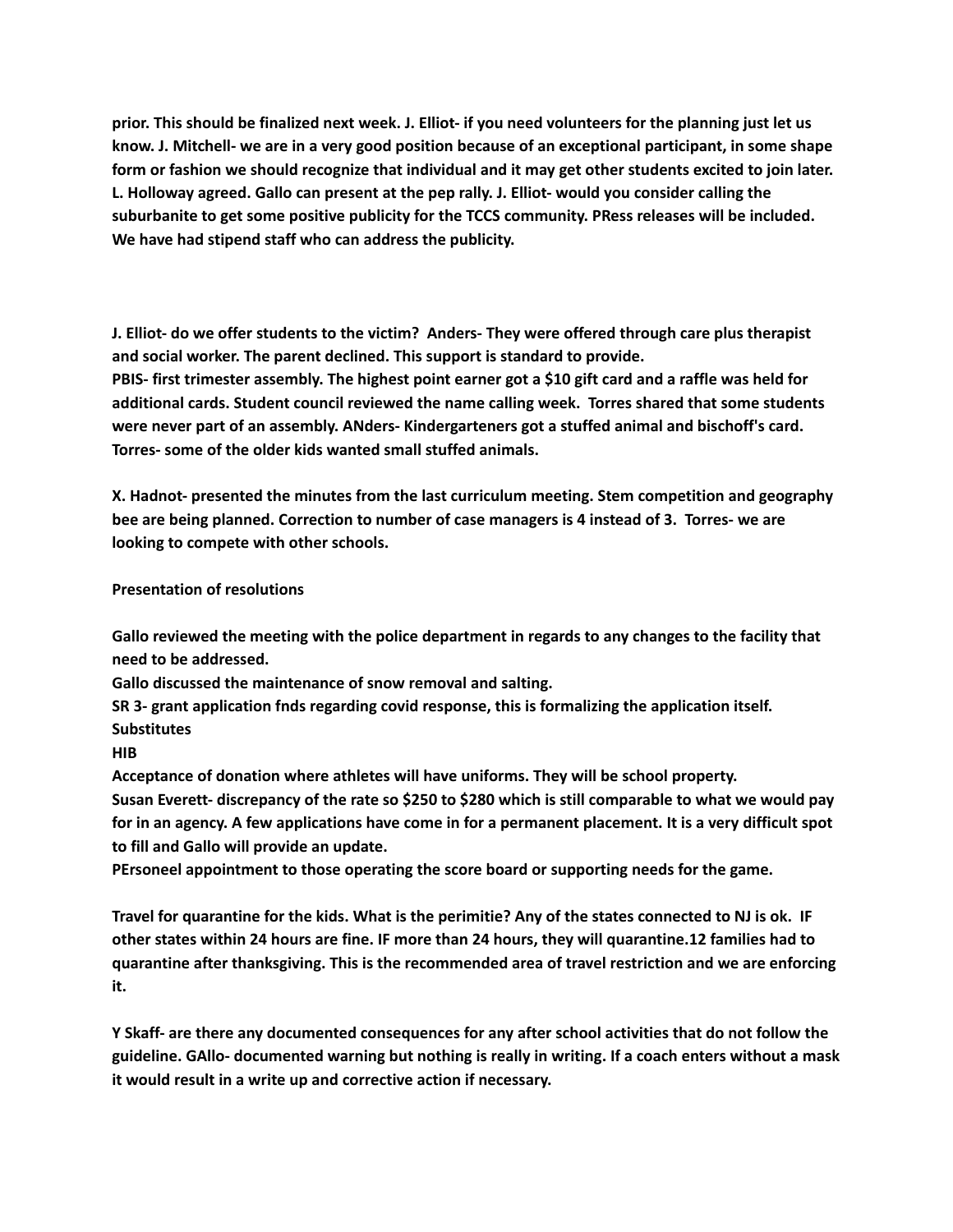**X Hadnot- question regarding 8am and now 815. With the protocol in place we are avoiding the congregation of students in the building prior to 8:15am. When dealing with large groups of kids prior** and from different grade levels it is impossible to track. We want to maintain what we are doing. If **things change we may revisit morning care. With the new variant the official notified the department** of health to ensure that there is a minimal transmission and this is not the time to become lenient we **may revisit.**

**A. McGilchrist- are the cheerleaders allowed to cheer without masks? If it is something aerobic they can remove masks, sideline cheering we are still working out the details. For students who are not actively doing something students should have masks on.**

IF me and mom come to see her cheer, who is going to stay home watch my kid? You will have to alternate. They are also cheering with two games, one parent can come to one and one another. Going **to open up a little more as things change. We are trying to be fair, equitable, and consistent.**

**K. Anders- posted a special ed maternity leave position if anyone knows of one. Share with the community Feb to the end of the year. MAth, partial resource, partial inclusion**

**211201 Budget summary Moved by- Hadnot Second- McGilchrist Resolution carries**

**211202 SBA financial Moved by- J. Mitchell Second-L/ Hollway Resolution carries**

**211203 Update COVID 19 protocols Moved by-Hollway Second-K. Mitchell Resolution carried**

**211204 Agreement MOA Moved by McGilchrist Second J. Mitchell Resolution carried**

**211205 Snow removal Moved by-Hollway Second-McGilchrist Resolution carried**

**211206 ESSER funds GRANT**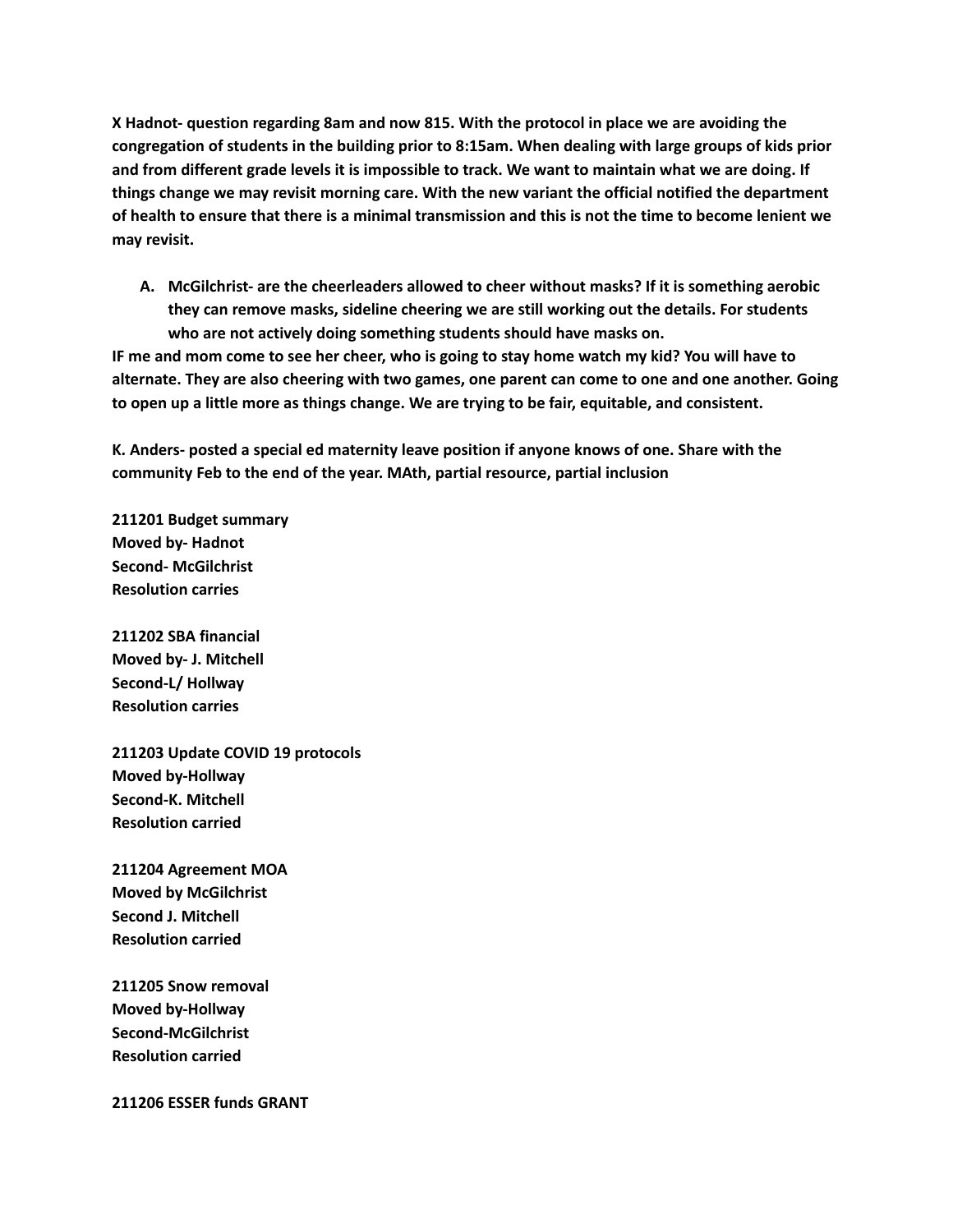**Moved by- HAdnot Second-J. Mitchell K. Mitchell: Do we have a grant writer? K. Anders is doing so but everyone meets and discusses.** J. elliot- these are less extensive. These are being offered to the schools in the state. Only other grants **would be from teachers directly. It is K-2 super kids being extended and will be used for consumable resources ELA chair comprehensive program for k-8 Math intervention- dream box and success maker to be used during boost and those who are not being pulled into a boost group. IT can address differentiation Evidence based interventions services Technology upgrades to continue our 1:1 program More cleaning supplies to address covid and viruses Coaches to come in and work with teachers on differentiated instruction ½ day PD Summer program STEM supplies/ after school tutoring program run by our teachers or small group NEw Hope program MEntal HEalth care plus partnership**

**Resolution carried**

**211207 Substitutes Moved by- J. Mitchell Second- A. McGilchrist X. Hadnot- is this comparable to the public district. Gallo It is comparable to the the District Resolution carried**

**211208 HIB Moved by- Hollway Second-K. Mitchell**

**A McGilchrist- what was the timeline from the report to the investigation. We have 10 days to complete the investigation to the school leader and then present it at the next board meeting. Parents are notified that it will be reported as well as results.**

**Resolution carries**

**211209- DONATION Moved by- Hollway Second- J. Mitchell Resolution carried**

**211210- Revised sub nurse Moved by- McGilchrist**